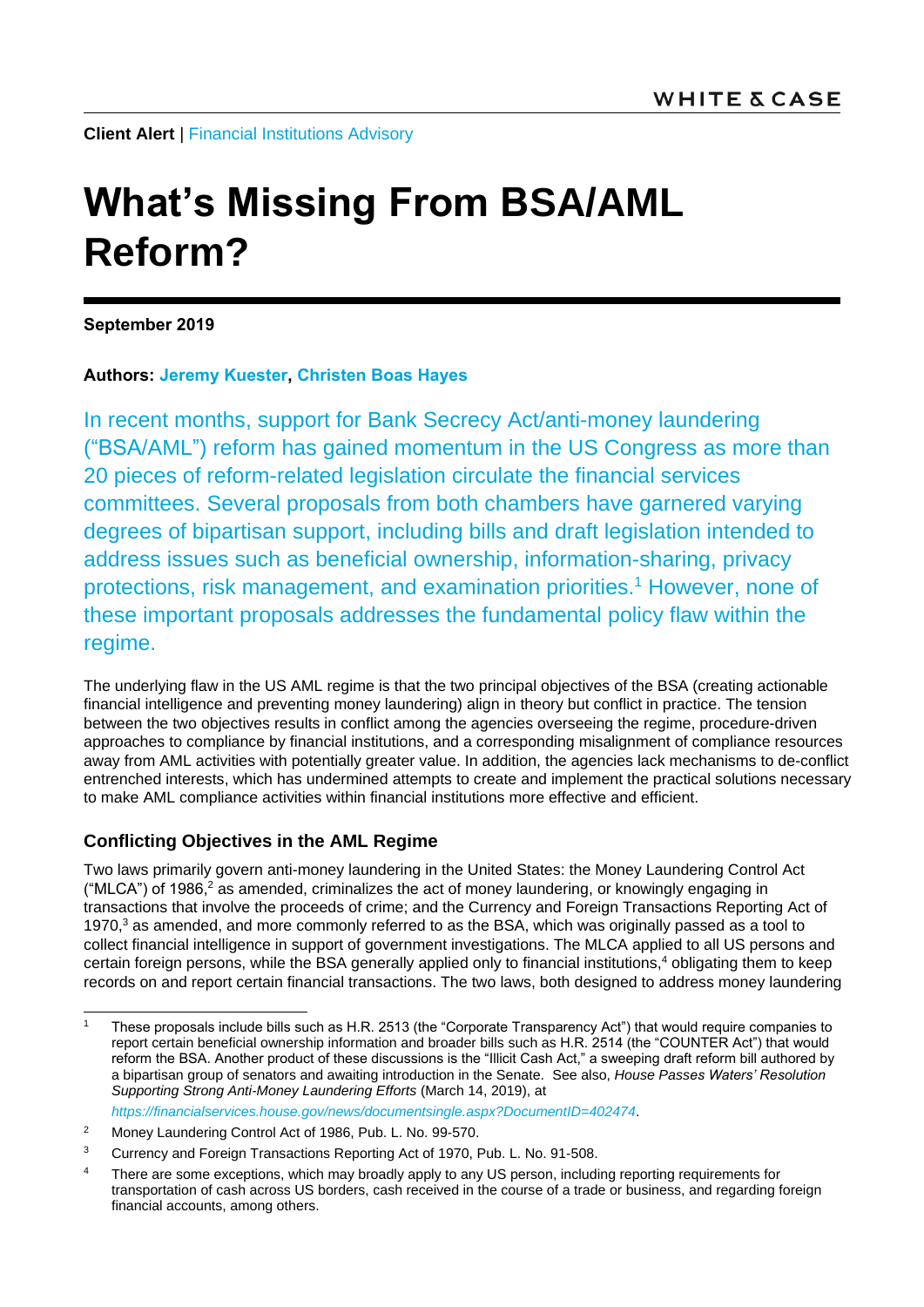and its underlying criminal activity, had two different purposes and, generally, were administered separately.

The trouble for financial institutions began with the passage of the Annunzio-Wylie Anti-Money Laundering Act of 1992,<sup>5</sup> which effectively merged the regimes of the MLCA and the BSA with respect to financial institutions. Although the federal banking agencies ("FBAs") always examined banks for compliance with all laws, Annunzio-Wylie made a depository institution's charter and access to federal deposit insurance directly contingent on the institution's compliance with the MLCA. With the potential for such serious consequences, even the suggestion of less-than-robust compliance with the MLCA could be interpreted by examiners as constituting a critical threat to the depository institution's safety and soundness. Instead of simply being responsible for collecting and reporting information with a high degree of usefulness to government investigations (the stated purpose of the BSA)<sup>6</sup> and not knowingly engaging in money laundering, financial institutions became responsible for actively preventing money laundering through their institutions. This state of play was reinforced in 2001 by the USA PATRIOT Act, which amended the BSA and required covered financial institutions to establish anti-money laundering programs "in order to guard against money laundering."<sup>7</sup>

# **A Procedure-driven Approach to BSA/AML Compliance**

The practical consequence of the merger between the MLCA and BSA is that it skewed the incentives for financial institutions from a risk-based and reasonableness approach to financial intelligence investigations to a procedure-driven approach that has since become misaligned with the real risks of money laundering.

While one would expect the Financial Crimes Enforcement Network ("FinCEN"), originally created in 1990 and since designated as the administrator of the BSA (with its own regulatory, supervisory and enforcement authorities), and the financial intelligence unit for the US, to be the natural source of incentives encouraging financial institutions to prioritize their resources on actionable and valuable financial intelligence, it has effectively ceded the creation of incentives to FBAs and other federal functional regulators. For most of its history, FinCEN's resources have been prioritized towards supporting law enforcement investigations by providing ad hoc case support and enabling access to its database of financial intelligence and not on developing higher quality intelligence of greater value to stakeholders. More recently, FinCEN has been making progress on providing greater direction and feedback to financial institutions on their suspicious activity reporting<sup>8</sup> and its relationship with the FBAs regarding the oversight of the BSA/AML regime, <sup>9</sup> but the compliance regimes within financial institutions are still very much driven by the objectives and expectations of the FBAs.

FBAs expect financial institutions to not only comply with the MLCA but to proactively demonstrate that they are compliant with the law. In other words, depository institutions are required to "prove a negative" by demonstrating that they do not facilitate money laundering. Proving a negative is extremely difficult; as the saying goes, *absence of evidence is not evidence of absence*. To come close to proving a negative, one must demonstrate comprehensive transparency. Only by demonstrating that one knows everything that has happened, with no reasonable gaps in knowledge, can one demonstrate that something has not happened. For financial institutions to prove that they are not handling the proceeds of crime, they must develop rigorous controls over their activities and prove to examiners that their controls are so comprehensive that it creates a presumption that they are more likely than not to detect, report and prevent transactions involving the proceeds of crime. Additionally, such an MLCA prevention program is easier to examine, from a practical perspective, than a BSA compliance program because there is no need to assess the outputs of an AML program, such as suspicious activity reports, against a subjective standard—namely, having a "high degree of usefulness" to

 $\overline{5}$ <sup>5</sup> Annunzio-Wylie Anti-Money Laundering Act of 1992, Pub. L. No. 102-550.

<sup>6</sup> *See* 31 U.S.C. § 5311, which states that the purpose of the BSA is "to require certain reports or records where they have a high-degree of usefulness in criminal, tax, or regulatory investigations or proceedings, or in the conduct of intelligence or counterintelligence activities, including analysis, to protect against international terrorism.

Section 352 of the USA PATRIOT ACT of 2001 (P.L. 107-56).

For example, FinCEN now hosts exchanges among law enforcement and financial institutions on high priority topics. See *<https://www.fincen.gov/resources/financial-crime-enforcement-network-exchange>*.

<sup>9</sup> A working group established by the U.S. Department of the Treasury's Office of Terrorism and Financial Intelligence and the FBAs has released several statements on a variety of topics, including innovation in AML compliance and the risk-based approach to AML examinations. See *[https://www.fincen.gov/news/news-releases/treasurys-fincen-and](https://www.fincen.gov/news/news-releases/treasurys-fincen-and-federal-banking-agencies-issue-joint-statement-encouraging)[federal-banking-agencies-issue-joint-statement-encouraging](https://www.fincen.gov/news/news-releases/treasurys-fincen-and-federal-banking-agencies-issue-joint-statement-encouraging)* and *[https://www.fincen.gov/news/news-releases/federal](https://www.fincen.gov/news/news-releases/federal-bank-regulatory-agencies-and-fincen-improve-transparency-risk-focused)[bank-regulatory-agencies-and-fincen-improve-transparency-risk-focused](https://www.fincen.gov/news/news-releases/federal-bank-regulatory-agencies-and-fincen-improve-transparency-risk-focused)*.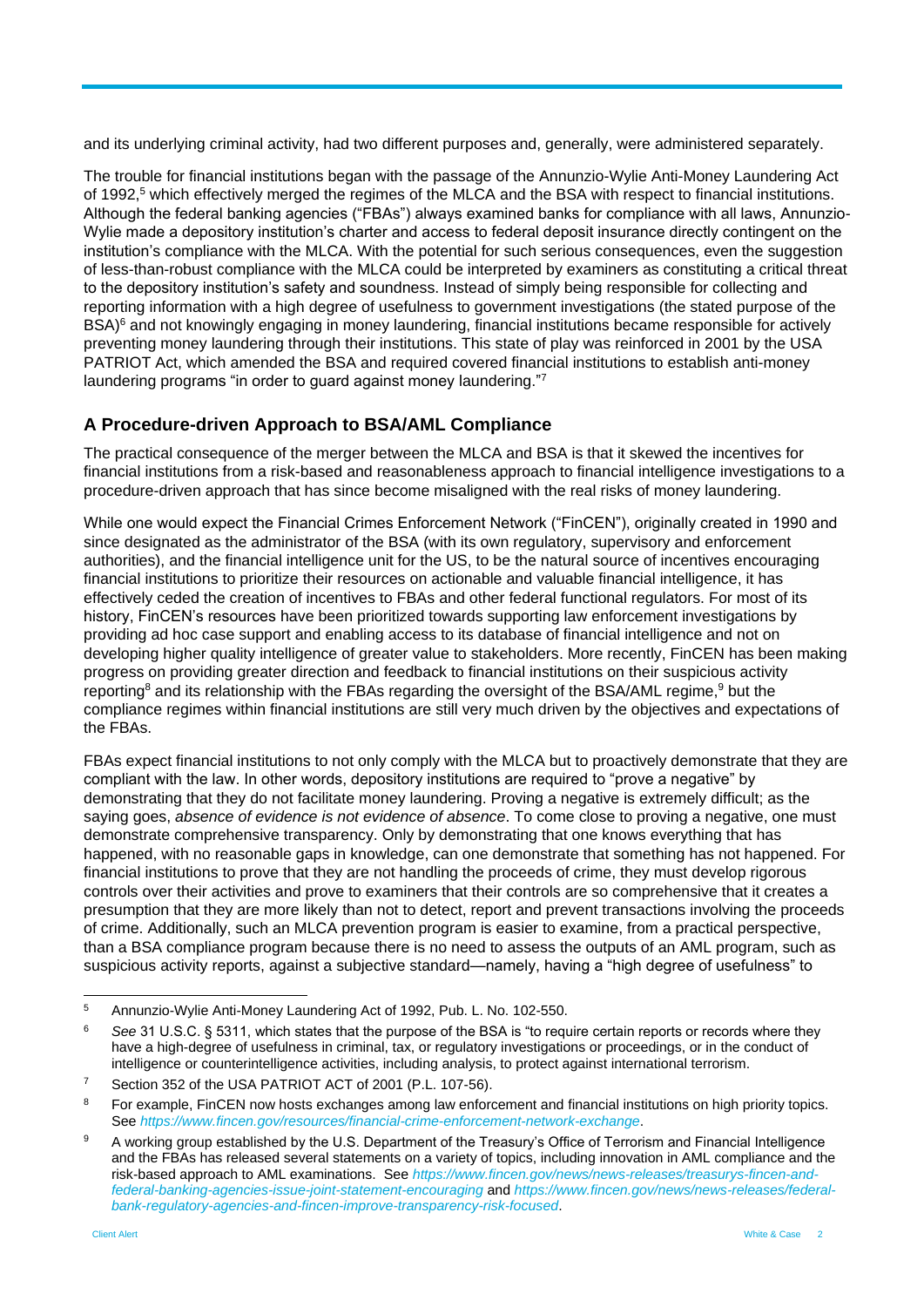government investigations or proceedings. Instead, examiners may focus on objective standards such as whether a financial institution had a required procedure and whether they followed it.

# **Initial Responses May Not Go Far Enough**

The financial industry has repeatedly expressed its frustration with the current BSA/AML regime, including its lack of transparency into the government's financial intelligence requirements and its inability to provide objective measures of effectiveness for their BSA/AML compliance programs, both of which are symptoms of the tension between the BSA's dual purposes.<sup>10</sup> Although many of the reform bills under consideration focus on specific issues such as beneficial ownership of legal entity customers, the "Illicit Cash Act" stands out by seeking to address some of the frustrations expressed by industry representatives.

However, even the expansive and well-received "Illicit Cash Act" does not appear to address the larger point outlined in this alert.<sup>11</sup> Although it appears to at least partially address some of industry's concerns, it does not go far enough to address the underlying problem described above. For example, the draft bill requires the Treasury Secretary to consult with other government agencies to establish annual priorities for AML/countering the financing of terrorism policy,<sup>12</sup> which should form a key basis on which to examine financial institutions.<sup>13</sup> Presumably, this means the Treasury Department would establish priority topic areas like terrorism finance or human trafficking and not programmatic priorities like collecting financial intelligence over preventing money laundering. Both efforts at prioritization are important; the former ensures that whatever intelligence is collected will be useful (setting aside the fact that most investigations at financial institutions are triggered by general financial crime typologies and it is difficult to determine the underlying criminal conduct), but without the latter type of prioritization, financial institutions will not have the flexibility to re-direct investigative resources to higher priority topic areas.

# **Conclusion**

The current US BSA/AML regime results in AML programs at financial institutions that are rigid and processdriven and that align resources to proving a negative rather than addressing real AML risks. It incentivizes financial institutions to focus on demonstrating compliance with the criminal provisions of the MLCA, rather than collecting useful financial intelligence. Clearly, this puts the two stated objectives of the regime (creating actionable financial intelligence and preventing money laundering) at odds with each other. Congress must be clear about the primary purposes of the BSA and the objectives of a financial institution's AML program, allowing incentives to be properly aligned and financial intelligence to develop into the even more powerful tool it was meant to be. To date, none of the many proposals from Congress are drafted to achieve this result.

*<https://www.warner.senate.gov/public/index.cfm/2019/6/warner-cotton-jones-rounds-unveil-draft-legislation>*.

-

<sup>&</sup>lt;sup>10</sup> For some examples of the financial industry's concerns about the state of the US BSA/AML regimes, see The Clearing House, *A New Paradigm: Redesigning the U.S. AML/CFT Framework to Protect National Security and Aid Law Enforcement* (February 2017), at *[https://www.theclearinghouse.org/~/media/TCH/Documents/TCH%20WEEKLY/2017/20170216\\_TCH\\_Report\\_AML\\_C](https://www.theclearinghouse.org/~/media/TCH/Documents/TCH%20WEEKLY/2017/20170216_TCH_Report_AML_CFT_Framework_Redesign.pdf) [FT\\_Framework\\_Redesign.pdf](https://www.theclearinghouse.org/~/media/TCH/Documents/TCH%20WEEKLY/2017/20170216_TCH_Report_AML_CFT_Framework_Redesign.pdf)*.

<sup>11</sup> *Warner, Cotton, Jones, Rounds, Unveil Draft Legislation to Improve Corporate Transparency and Combat Financing of Terrorism, Money Laundering* (Jun. 10, 2019), at

<sup>&</sup>lt;sup>12</sup> Section 101(d) of the draft Illicit Cash Act.

<sup>13</sup> Section 101(e) of the draft Illicit Cash Act.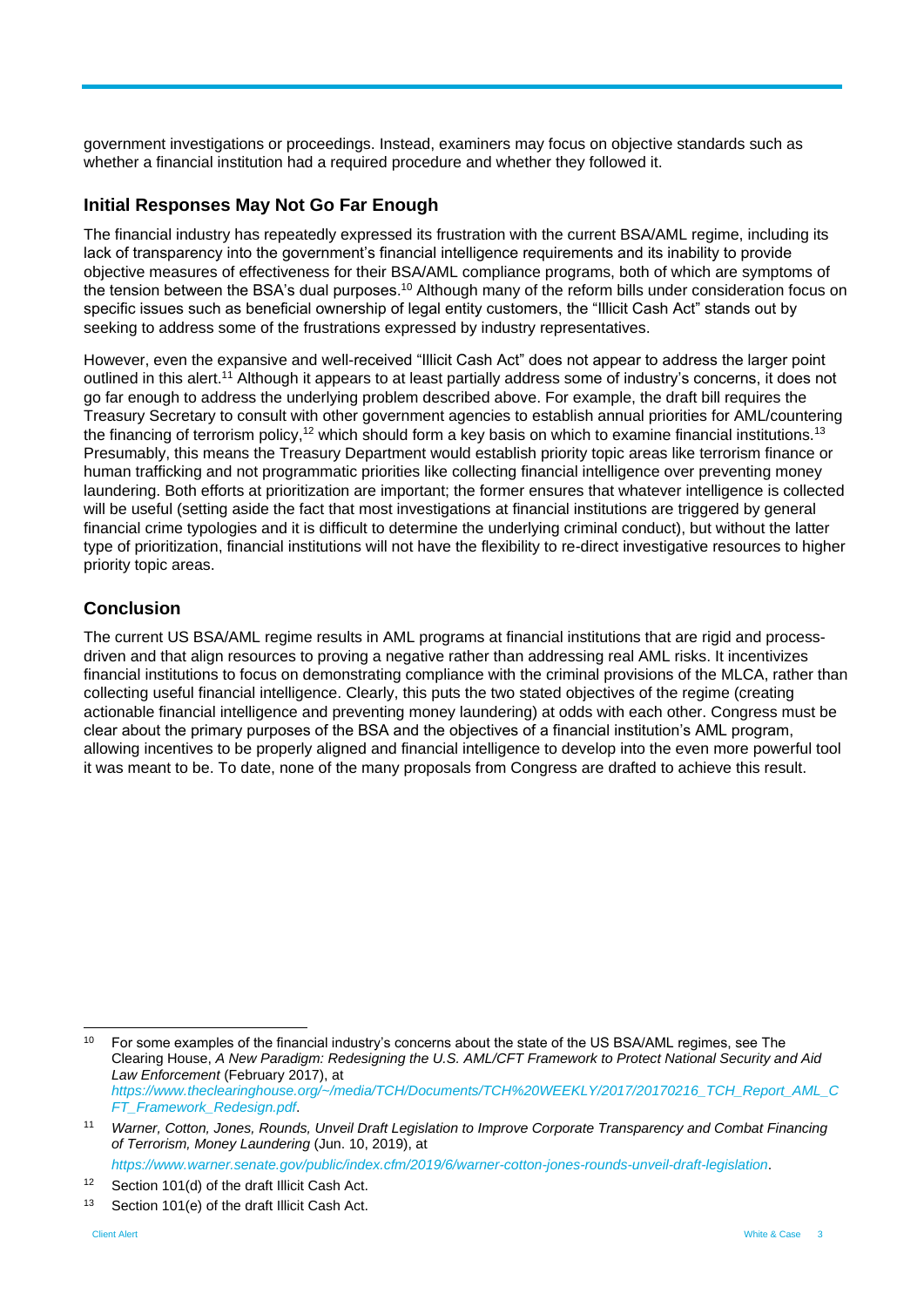# AMERICAS

### **New York**

**Ian [Cuillerier](https://www.whitecase.com/people/ian-cuillerier)** Partner, New York **T** +1 212 819 8713 **E** [icuillerier@whitecase.com](mailto:icuillerier@whitecase.com)

**[Glen Cuccinello](https://www.whitecase.com/people/glen-cuccinello)** Counsel, New York **T** +1 212 819 8239 **E** [gcuccinello@whitecase.com](mailto:gcuccinello@whitecase.com)

**[Virginia Romano](https://www.whitecase.com/people/virginia-chavez-romano)** Partner, New York **T** +1 212 819 8601 **E** [virginia.romano@whitecase.com](mailto:virginia.romano@whitecase.com)

**[Edward So](https://www.whitecase.com/people/edward-so)** Partner, New York **T** +1 212 819 7006 **E** [edward.so@whitecase.com](mailto:edward.so@whitecase.com)

**[Duane Wall](https://www.whitecase.com/people/duane-wall)** Partner of Counsel, New York **T** +1 212 819 8453 **E** [duane.wall@whitecase.com](mailto:dwall@whitecase.com)

**[Francis Zou](https://www.whitecase.com/people/francis-zou)** Partner, New York **T** +1 212 819 8733 **E** [francis.zou@whitecase.com](mailto:francis.zou@whitecase.com)

#### **Washington, DC**

**[Era Anagnosti](https://www.whitecase.com/people/era-anagnosti)** Partner, Washington, DC **T** +1 202 637 6274 **E** [era.anagnosti@whitecase.com](mailto:era.anagnosti@whitecase.com)

**[Steve Chabinsky](https://www.whitecase.com/people/steven-r-chabinsky)** Partner, Washington, DC **T** +1 202 626 3587 **E** [steven.chabinsky@whitecase.com](mailto:steven.chabinsky@whitecase.com)

**[Nicole Erb](https://www.whitecase.com/people/nicole-erb)** Partner, Washington, DC **T** +1 202 626 3694 **E** [nicole.erb@whitecase.com](mailto:nerb@whitecase.com)

**[Shamita Etienne-Cummings](https://www.whitecase.com/people/shamita-etienne-cummings)** Partner, Washington, DC **T** +1 202 626 3695 **E** [shamita.etienne@whitecase.com](mailto:setienne@whitecase.com)

**[Jeremy Kuester](https://www.whitecase.com/people/jeremy-kuester)** Counsel, Washington, DC **T** +1 202 637 6284 **E** [jeremy.kuester@whitecase.com](mailto:jeremy.kuester@whitecase.com)

**[Helen Lee](https://www.whitecase.com/people/helen-lee)** Counsel, Washington, DC **T** +202 626 6531 **E** [helen.lee@whitecase.com](mailto:helen.lee@whitecase.com)

**[Pratin Vallabhaneni](https://www.whitecase.com/people/pratin-vallabhaneni)** Partner, Washington, DC **T** +1 202 626 3596 **E** [prat.vallabhaneni@whitecase.com](mailto:prat.vallabhaneni@whitecase.com)

# EMEA

#### **Berlin**

**[Dr. Henning Berger](https://www.whitecase.com/people/henning-berger)** Partner, Berlin **T** +49 30 880911 540 **E** [henning.berger@whitecase.com](mailto:henning.berger@whitecase.com)

## **Dubai**

**[Adrianus Schoorl](https://www.whitecase.com/people/adrianus-schoorl)** Local Partner, Dubai **T** +971 4 381 6273 **E** [adrianus.schoorl@whitecase.com](mailto:adrianus.schoorl@whitecase.com)

### **Frankfurt**

**[Dr. Dennis Heuer](https://www.whitecase.com/people/dennis-heuer)** Partner, Frankfurt **T** +49 69 29994 1576 **E** [dennis.heuer@whitecase.com](mailto:dheuer@whitecase.com)

**[Matthias Kasch](https://www.whitecase.com/people/matthias-kasch?s=kasch)** Partner, Frankfurt **T** +49 69 29994 1219 **E** [matthias.kasch@whitecase.com](mailto:mkasch@whitecase.com)

## **Hamburg**

**Dr[. Carsten Loesing](https://www.whitecase.com/people/carsten-losing?s=loesing)** Local Partner, Hamburg **T** +49 40 35005 265 **E** [carsten.loesing@whitecase.com](mailto:carsten.loesing@whitecase.com)

#### **Helsinki**

**[Tanja Törnkvist](https://www.whitecase.com/people/tanja-tornkvist)** Partner, Helsinki **T** +358 9 228 64 351 **E** [tanja.tornkvist@whitecase.com](mailto:ttornkvist@whitecase.com)

## **Istanbul**

**[Asli](https://www.whitecase.com/people/asli-basgoz) [Basgoz](https://www.whitecase.com/people/asli-basgoz)** Partner, Istanbul **T** +90 212 354 2013 **E** [asli.basgoz@whitecase.com](mailto:abasgoz@whitecase.com)

#### **London**

**[Laura Durrant](https://www.whitecase.com/people/laura-durrant)** Partner, London **T** +44 20 7532 2225 **E** [laura.durrant@whitecase.com](mailto:laura.durrant@whitecase.com)

**[Jonathan Rogers](https://www.whitecase.com/people/jonathan-rogers)** Partner, London **T** +44 20 7532 2163 **E** [jonathan.rogers@whitecase.com](mailto:jonathan.rogers@whitecase.com)

**[Patrick Sarch](https://www.whitecase.com/people/patrick-sarch)** Partner, London **T** +44 20 7532 2286 **E** [patrick.sarch@whitecase.com](mailto:patrick.sarch@whitecase.com)

**[Julia Smithers Excell](https://www.whitecase.com/people/julia-smithers-excell)** Partner, London **T** +44 20 7532 2229 **E** [julia.smithers.excell@whitecase.com](mailto:julia.smithers.excell@whitecase.com) **[Stuart Willey](https://www.whitecase.com/people/stuart-willey)** Partner, London **T** +44 20 7532 1508 **E** [stuart.willey@whitecase.com](mailto:swilley@whitecase.com)

**[Ingrid York](https://www.whitecase.com/people/ingrid-york)** Partner, London **T** +44 20 7532 1441 **E** [iyork@whitecase.com](mailto:iyork@whitecase.com)

### **Madrid**

**[Yoko Takagi](https://www.whitecase.com/people/yoko-takagi)** Partner, Madrid **T** +34 91 7876 320 **E** [yoko.takagi@whitecase.com](mailto:yoko.takagi@whitecase.com)

## **Milan**

**[Iacopo](https://www.whitecase.com/people/iacopo-canino) [Canino](https://www.whitecase.com/people/iacopo-canino)** Partner, Milan **T** +39 0200688 340 **E** [iacopo.canino@whitecase.com](mailto:icanino@whitecase.com)

#### **Paris**

**[Grégoire](https://www.whitecase.com/people/gregoire-karila) [Karila](https://www.whitecase.com/people/gregoire-karila)** Partner, Paris **T** +33 1 55 04 58 40 **E** [gregoire.karila@whitecase.com](mailto:gkarila@whitecase.com)

**[Thomas Le Vert](https://www.whitecase.com/people/thomas-le-vert)** Partner, Paris **T** +33 1 55 04 15 67 **E** [thomas.levert@whitecase.com](mailto:tlevert@whitecase.com)

**[Jean-Pierre Picca](https://www.whitecase.com/people/jean-pierre-picca)** Partner, Paris **T** +33 1 55 04 58 30 **E** [jppicca@whitecase.com](mailto:jppicca@whitecase.com)

#### **Stockholm**

**[Carl Hugo Parment](https://www.whitecase.com/people/carl-hugo-parment)** Partner, Stockholm **T** +46 8 506 32 341 **E** [carlhugo.parment@whitecase.com](mailto:carlhugo.parment@whitecase.com)

#### **Warsaw**

**[Tomasz Ostrowski](https://www.whitecase.com/people/tomasz-ostrowski)** Partner, Warsaw **T** +48 22 50 50 123 **E** [tostrowski@whitecase.com](mailto:tostrowski@whitecase.com)

**[Marcin Studniarek](https://www.whitecase.com/people/marcin-studniarek)** Partner, Warsaw **T** +48 22 50 50 132 **E** [marcin.studniarek@whitecase.com](mailto:mstudniarek@whitecase.com)

## ASIA-PACIFIC

#### **Tokyo**

**[Nels Hansen](https://www.whitecase.com/people/nels-hansen)** Partner, Tokyo **T** +81 3 6384 3240 **E** [nels.hansen@whitecase.com](mailto:nels.hansen@whitecase.com)